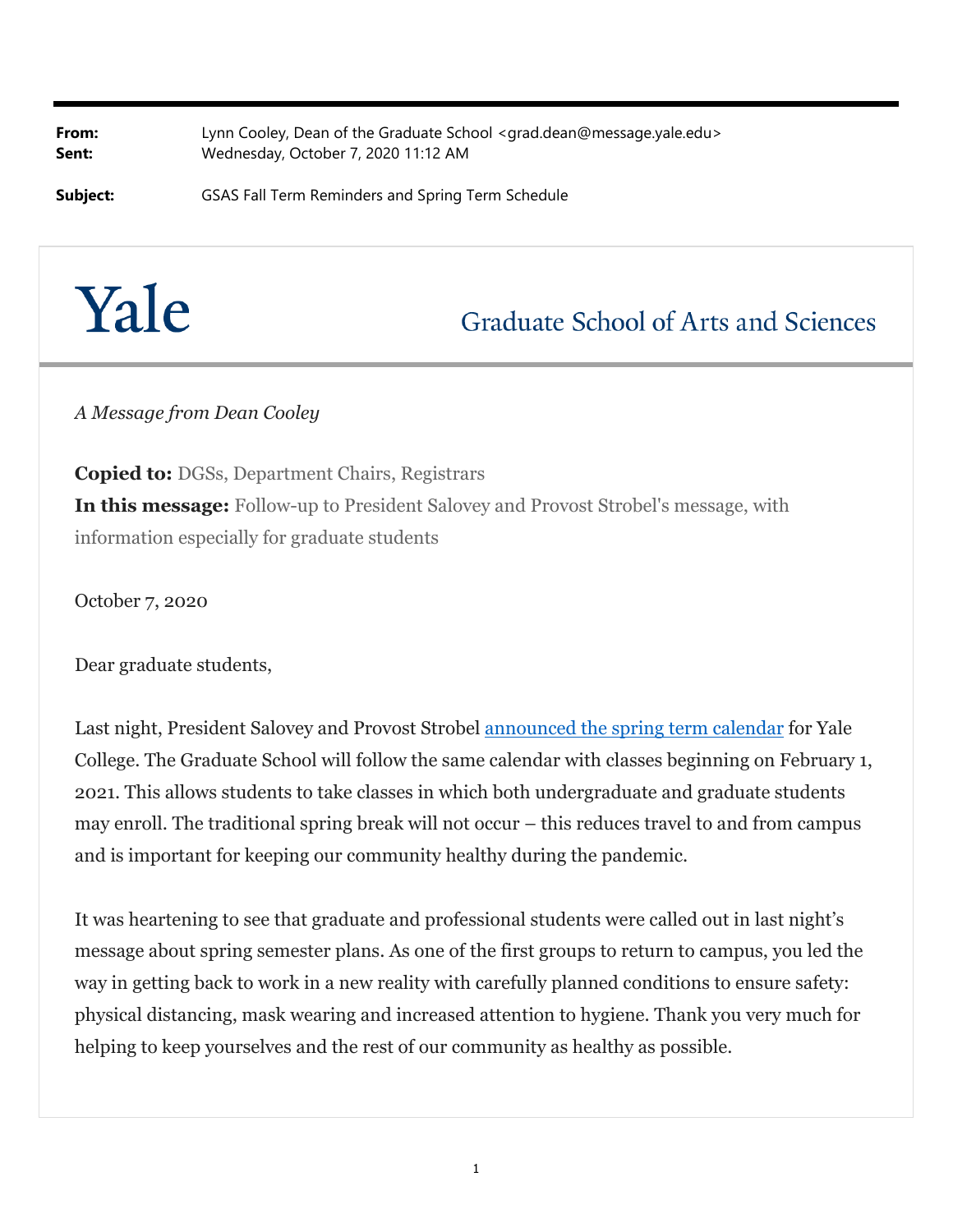As we approach mid-term, you may be making plans through the end of the calendar year. While undergraduate students will be expected to leave campus between Thanksgiving and the start of the spring term, graduate students can continue their usual schedule with the exception that graduate school classes after Thanksgiving will be fully remote. Graduate student dorms and housing will remain open, as always.

The GSAS academic calendar through the end of 2020 can be found on the GSAS website. Upcoming key dates:

| October 23  | Mid-term                 |
|-------------|--------------------------|
| November 21 | November recess begins   |
| November 30 | Classes resume remotely  |
| December 10 | Classes end              |
| December 11 | Final exam period begins |
| February 1  | Classes begin            |
| May 7       | Classes end              |

## A few important reminders:

- You can read updated pandemic-related information and see campus statistics on the University COVID-19 site. If you have questions, reach out to Dean Brandes on the GSAS Safety Team at lisa.brandes@yale.edu. If you have compliance concerns, please call the University's COVID-19 hotline at 877-360-YALE.
- [Asymptomatic testing](https://covid19.yale.edu/health/screening-program/screening-program-faculty-staff-and-graduate-and-professional-students) is freely available to all students, staff and faculty.
- Travel is still strongly discouraged and visitors to Yale are not allowed. If you do need to travel, upon return you will need to quarantine until you have had two negative tests. Please see [travel guidance](https://covid19.yale.edu/travel-guidelines) on the University's website.
- [Childcare resources h](https://your.yale.edu/work-yale/benefits/work-life-and-childcare/parenting/covid-19-childcare-resources)ave been enhanced to provide back-up care and support to students with families.